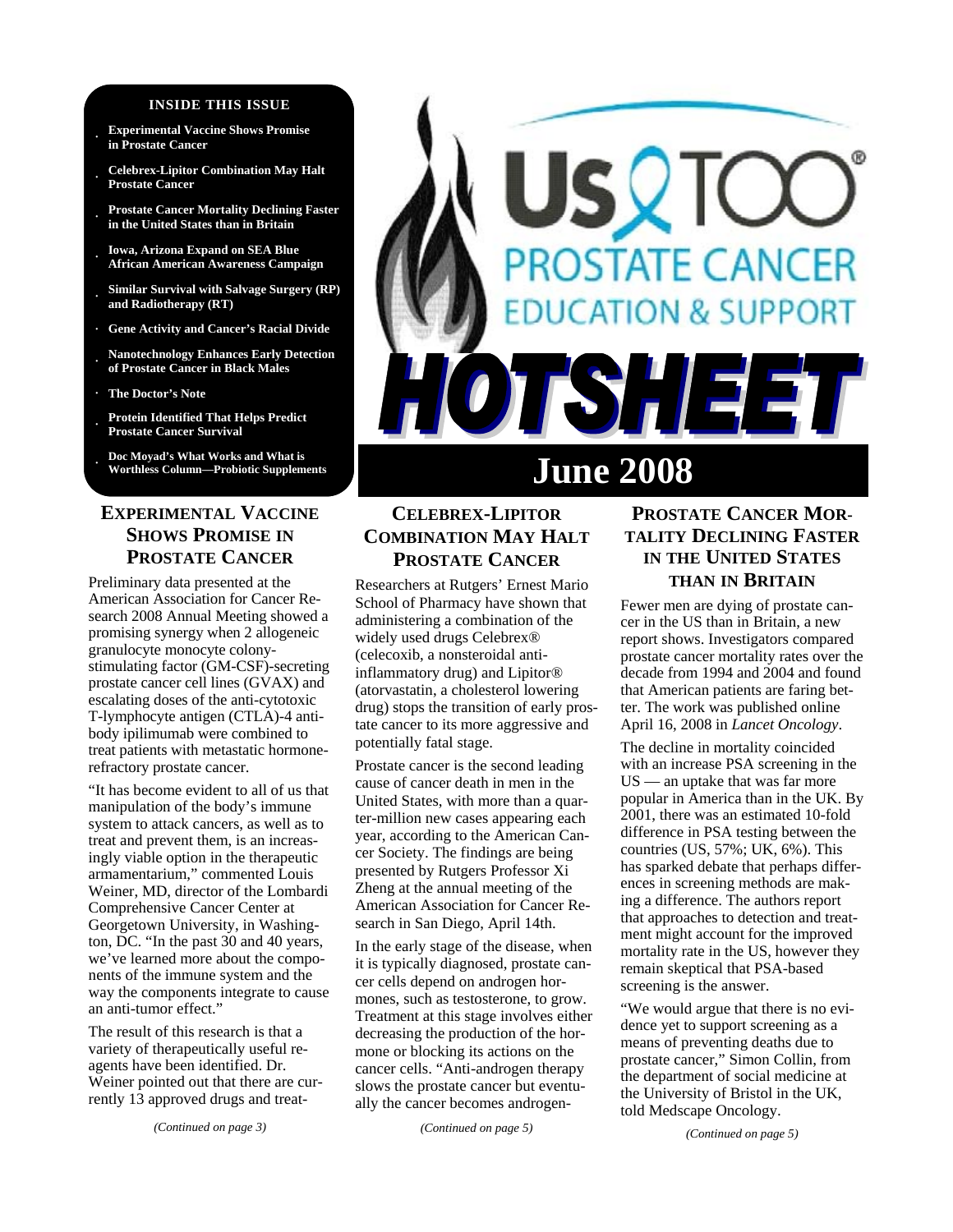#### **PROSTATE CANCER PATIENT SUPPORT - CALL 1-800-80-US TOO, OR GO TO <WWW.USTOO.ORG>**



JIM KIEFERT, EDD, CHAIRMAN JOANN HARDY, VICE-CHAIRMAN GEORGE LEDWITH, SECRETARY GREGORY BIELAWSKI, TREASURER THOMAS N. KIRK, PRESIDENT AND CEO *DIRECTORS:* 

CHRIS BENNETT ROBERT FIDOTIN, PHD CARL FRANKEL TOM HIATT DAVID P. HOUCHENS, PHD KAY LOWMASTER, MSW, LCSW FRED MILLS **BILL PALOS** STUART PORTER RON WITHERSPOON

US TOO INTERNATIONAL, INC. IS INCORPORATED IN THE STATE OF ILLINOIS AND RECOGNIZED AS A 501(C)(3) NOT-FOR-PROFIT CHARITABLE CORPORATION.

**DONATIONS / GIFTS TO US TOO ARE TAX DEDUCTIBLE.** 

5003 FAIRVIEW AVE. DOWNER'S GROVE, IL 60515 PHONE: (630) 795-1002 / FAX: (630) 795-1602 WEBSITE: WWW.USTOO.ORG

COPYRIGHT 2008, US TOO INTERNATIONAL, INC.

#### **IOWA, ARIZONA EXPAND ON US TOO SEA BLUE AFRICAN AMERICAN AWARENESS CAMPAIGN**

Recognizing April's National Minority Cancer Awareness Month, Us TOO International Prostate Cancer Education & Support Network has partnered for the first time with the Iowa Comprehensive Cancer Control Program (CCCP) of the Iowa Department of Public Health (IDPH) and the Arizona Department of Health Services. African American men have the highest rate of

paign; another example of great collaboration between organizations working to conquer cancer."

The campaign's message was created by Us TOO International and utilizes poster imagery from Us TOO's nationwide "SEA Blue" campaign on behalf of prostate cancer patients and their families. SEA stands for support, education and advocacy – the primary



prostate cancer incidence in the US. "We greatly appreciate the opportunity to partner with the Us TOO organization to educate Iowans, specifically African American men and families about their high rate of prostate cancer," according to Holly Smith, Iowa CCCP Coordinator. "Us TOO provided the message and image and CCCP-IDPH created the media cam-

components of Us TOO's mission. Just as pink raises awareness about breast cancer, blue is the color of prostate cancer.

IDPH created the Iowa campaign based on the Us TOO national campaign, which includes 75 billboards in metro Des Moines, Bettendorf/

*(Continued on page 3)* 



US TOO PROSTATE CANCER EDUCATION & SUPPORT HOT SHEET - JUNE 2008 P. 2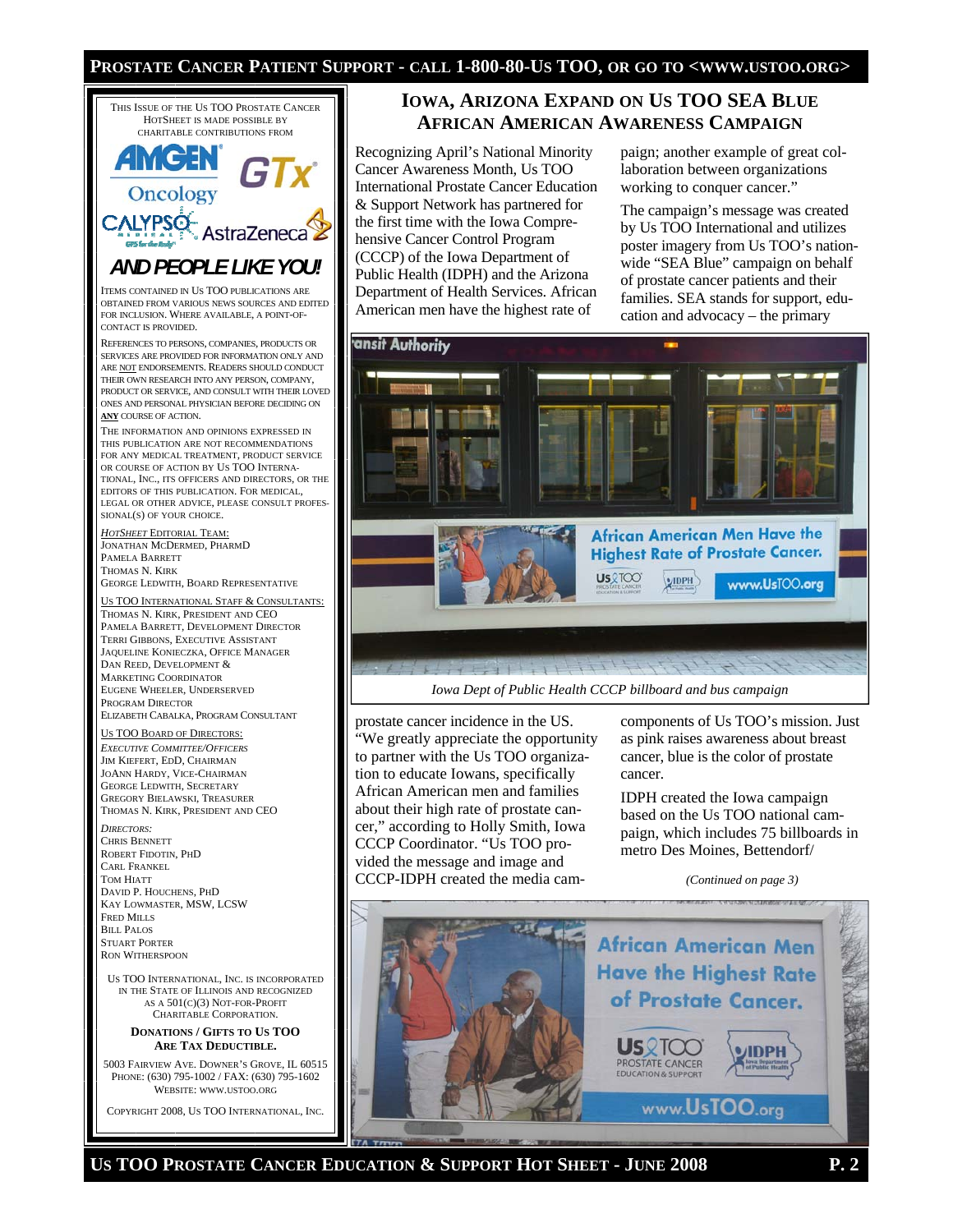#### **IOWA, ARIZONA US TOO SEA BLUE CAMPAIGN SUPPORTS AFRICAN AMERICAN AWARENESS**

*(Continued from page 2)* 



*Arizona Dept of Public Health building displays key messages during National Minority Cancer Awareness Month* 

Davenport, Mason City/Clear Lake, metro Sioux City, Fort Dodge, Waterloo/Cedar Falls and Council Bluffs. Campaign messages are also being carried on 67 Des Moines Area Regional Transit interior and exterior signs, including buses and bus shelters in the Des Moines metro area.

The SEA Blue campaign also



prompted the Arizona Department of Health Services to enlarge and display the awareness posters in the lobby of their building in Phoenix.

"We are very pleased and excited that our awareness campaign inspired a new level of collaboration with government agencies such as state public health departments," said Thomas Kirk, Us TOO president and CEO.

"We've been successful in reaching out to the African American community through our Minority and Underserved Populations Prostate Cancer Awareness Program (funded by a cooperative agreement grant from the CDC) and are happy that the quality of the materials and messaging we've created has leveraged new partners and expanded the audience to even more men and their families who may be at higher risk for the disease," said Kirk.

Us TOO's "SEA Blue" campaign includes information materials, lapel pins, window stickers and posters which were distributed to its more than 300 local chapters around the country. The "SEA Blue" materials can also be obtained by visiting Us TOO's Web site <www.ustoo.org> or by calling 1 (800) 808-7866.

#### **GVAX/IPILIMUMAB**

*(Continued from page 1)* 

ments that have clinical benefit and that rely either wholly or in part on the immune system for their anti-cancer activity.

The results of the phase 1 trial showed that the combination therapy lowered prostate-specific antigen (PSA) levels in 5 of 6 patients who received the 2 highest-dose levels of anti-CTLA-4.

Dr. Santegoets and colleagues evaluated the GVAX/ipilimumab combination therapy in 12 patients with metastatic hormone-refractory prostate cancer. All 12 men received a 500-millioncell prime dose of the cellular immunotherapy on day 1, followed by biweekly intradermal administrations of 300 million cells for a 24-week period. The ipilimumab was administered every 4 weeks, beginning from day 1, and the patients were divided into 4 groups, each receiving a different dose of ipilimumab  $(0.3, 1, 3, \text{or } 5 \text{ mg/kg})$ .

PSA levels fell by more than 50% in 5 of the 6 patients at the 2 highest-dose levels of anti-CTLA-4. Declines in PSA levels were maintained in 4 of the patients for at least 6 months. They also observed resolution of multiple lesions on bone scan in 2 patients and of abdominal lymph node disease in 1 patient; bone pain improved in 1 patient.

The activation of T cells was also monitored to identify changes that correlated with clinical efficacy. Activation of dendritic cells and T cells was noted, and the early data are encouraging, explained Dr. Santegoets. A transient increase was noted in circulating myeloid dendritic cells at the lowest-dose level of ipilimumab (0.3 mg/ kg), but not at the 2 highest-dose levels.

"Our research shows that this is a promising approach and we are continuing the study with 16 additional patients," she said. Dr. Weiner commented that this study is an example of a vaccine that appears to amplify the capacity of the immune system. "This kind of combination therapy offers the most promise to move forward," he said.

*Presented at the American Association for Cancer Research (AACR) 2008 Annual Meeting: Abstract 2538, 14 April 2008.* 

*Medscape, 28 April 2008*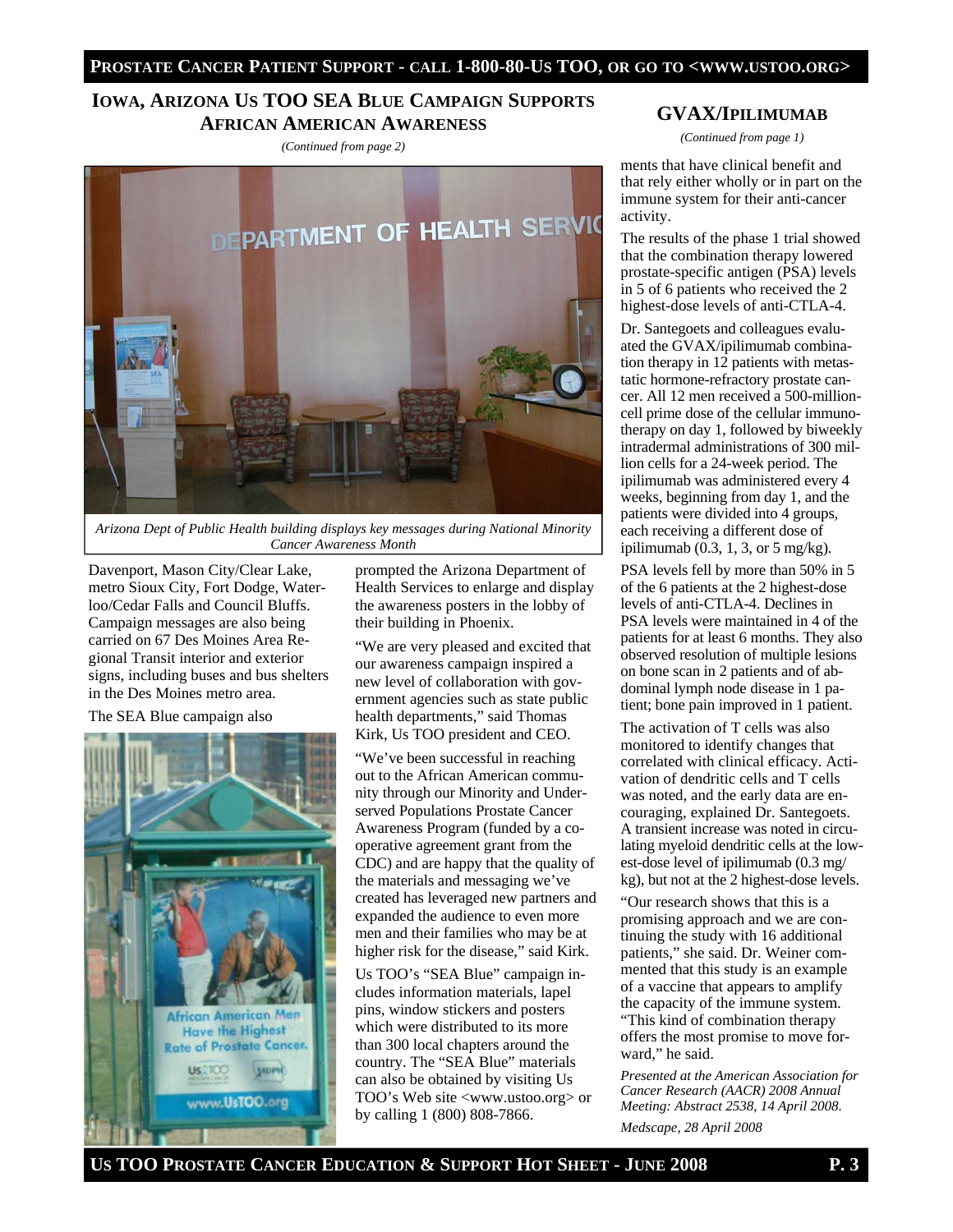# **SIMILAR SURVIVAL WITH SALVAGE SURGERY (RP) AND RADIOTHERAPY (RT)**

There are several treatments for localized prostate cancer patients, but no randomized study has compared any RT with RP. Consequently, decisions on local treatment are often based on patients' and doctors' preferences and assumptions, explain HG van der Poel and colleagues from the Netherlands Cancer Institute in Amsterdam.

To investigate further, the researchers studied 32 patients who underwent salvage RP and 41 who received salvage RT for cT1c-T2 prostate cancer.

Local biopsy recurrence and a life expectancy of over 10 years was the basis for salvage RP, while salvage RT was performed in patients with a PSA level that had risen above 0.1 ng/ ml and no systemic disease. PSA recurrence occurred in 39% of salvage RT patients after an average interval of 38.4 months and in 69% of salvage RP patients after an average of 45.4 months, the team notes in the Journal of Surgical Oncology.

Ten-year PSA recurrence-free survival after primary treatment was nonsignificantly greater in salvage RP patients than that seen in the salvage RT group, at 55% versus 44%. Prostate cancer-specific survival was also nonsignificantly higher for salvage RP, at 93% versus 89% for salvage RT.

PSA recurrence-free survival was predicted by biopsy Gleason score prior to primary treatment and by PSA doubling time prior to salvage treatment on univariate analysis.

The necessity of wearing urinary incontinence pads was less likely with salvage radiotherapy than salvage surgery, at 13% versus 56%, and erectile dysfunction was also less common, at 61% versus 81%.

"This retrospective analysis shows that long-term PSA recurrence-free survival after combined treatment for cT1-2 prostate cancer seems to be independent of the order of radiotherapy and prostatectomy," the team concludes.

*MedWire News, 10 April 2008* 

#### **GENE ACTIVITY MAY EXPLAIN CANCER'S RACIAL DIVIDE**

Prostate and breast cancer are more deadly for African Americans than for whites. Now it seems that differences in the activity of key genes may be partly to blame.

Black men in the US are around 60% more likely to develop prostate cancer than their white counterparts, and are more than twice as likely to die from the disease. In large part, these differences are thought to be due to socioeconomic factors such as access to healthcare. But at the annual meeting of the American Association for Cancer Research (AACR) in San Diego on 15 April, Tiffany Wallace of the US National Cancer Institute in Bethesda, Maryland, argued that biological differences between the tumours of blacks and whites are also involved.

Wallace and her colleagues used "gene chips" to scan for gene activity in prostate tumours removed from 33 African-American and 36 white patients. There were significant differences between blacks and whites for the activity of more than 160 genes, many of which were involved in regulating the immune system.

These differences could simply reflect greater inflammation in the tumours of African Americans. But given that some of the genes are involved in the production of interferons, one of the body's defenses against viruses, the

higher incidence of prostate cancer in African Americans could be due to a higher rate of infection with an unknown cancer-causing virus. To test this possibility, the researchers are now looking for viral genes in prostate tumour samples.

African American women, meanwhile, are slightly less likely to develop breast cancer than whites – but the disease seems to strike them younger, and is more likely to kill. Differences in gene activity between the tumours of blacks and whites may again be involved, Lori Field of the Windber Research Institute in Pennsylvania told the AACR meeting.

The researchers found 65 genes with significantly different levels of activity between tumours from blacks and whites. Unlike the prostate cancer study, there was no clear link with the immune system. And while some of the genes involved have previously been linked to cancer suppression or tumour development, most had not.

What caused these differences is unclear. "We really don't know at this time," Field says. The long-term goal, she says, is to identify new targets for drugs – which could prove particularly valuable in treating African Americans.

*NewScientist.com News Service 15 April 2008* 

# **NANOTECHNOLOGY ENHANCES EARLY DETECTION OF PROSTATE CANCER IN BLACK MALES**

The emerging field of nanotechnology holds great promise for transforming both cancer research and clinical approaches to care. Researchers here at the American Association for Cancer Research 2008 Annual Meeting reported on the potential use of nanotechnologies to enhance the detection of prostate cancer biomarkers at extremely low levels in blood serum.

Nanotechnology might be useful in developing strategies that will help diagnose prostate cancer at very early stages, which is of particular importance to black men, explained lead author Catherine M. Phelan, MD, PhD, an assistant professor in cancer prevention and control at H. Lee Moffitt Cancer Center & Research

Institute in Tampa, Florida.

The 5-year survival rate for black males diagnosed with late-stage prostate cancer is only 29%, whereas patients diagnosed at the early stages have a 5-year survival rate of almost 100%. The prostate cancer mortality rate is also twice as high for black men as it is for white men. "We're hoping that new technology will have an impact on health disparities," said Dr. Phelan. "We would like to see a shift to early-stage detection and less morbidity and mortality down the road."

Nanotechnology has been defined as the interaction between cellular and molecular components and engineered materials, which can, in turn, facilitate

*(Continued on page 6)*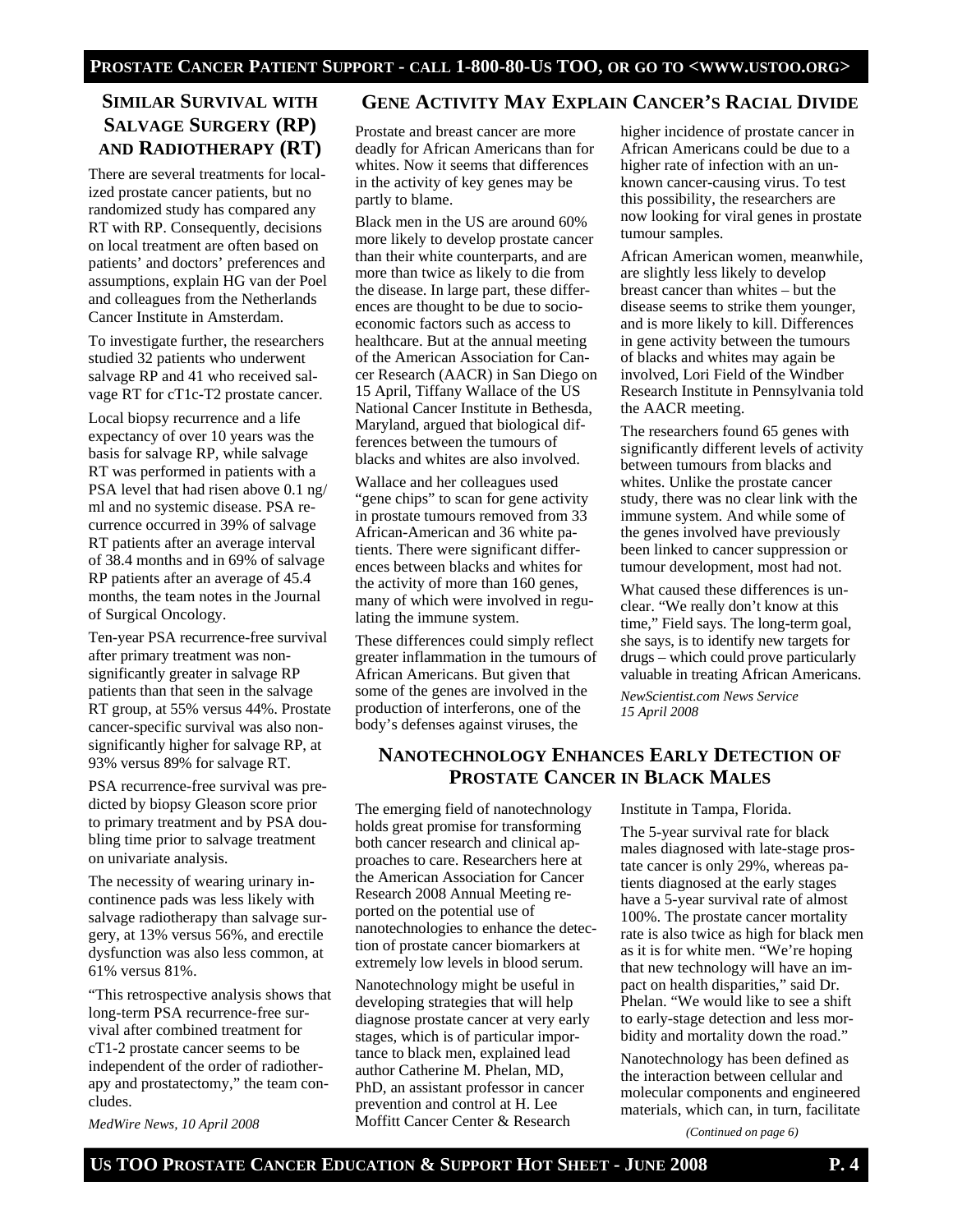#### **CELEBREX-LIPITOR**

*(Continued from page 1)* 

independent, the therapy becomes ineffective and the cancer cells become more aggressive," said Xi Zheng, assistant research professor at Rutgers, The State University of New Jersey, who conducted the study.

"Treatments available for the later stage cancers are not very good," said Allan Conney, director of Rutgers' Susan Lehman Cullman Laboratory for Cancer Research, another researcher on the project. "Oncologists employ classical chemotherapy drugs which are very toxic and don't work all that well."

Zheng and Conney's research objective was to find a way to indefinitely delay the transition to androgenindependence, prolonging the time during which the cancer would be responsive to effective, low-toxicity, anti-hormone therapy.

Zheng explained that their experiments were first conducted on cell cultures in the laboratory, where the researchers tested the effects of the drugs on the growth of prostate cancer cells from four different cell lines. They then moved on to test the drugs on specially bred mice in which prostate cancer tumors were introduced under the skin. Celebrex alone, Lipitor alone, and the two in combination were tested at the lab bench and on the mice.

"A combination of low doses of Lipitor and Celebrex had a more potent inhibiting effect on the formation of later stage tumors than a higher dose of either agent alone," Zheng reported. "The results from our study indicate that a combination of Lipitor and Celebrex may be an effective strategy for the prevention of prostate cancer progression from the first to the second stage."

Zheng also noted that the team is exploring the underlying molecular mechanisms to understand how Lipitor and Celebrex work on prostate cancer, perhaps identifying an important signaling pathway for tumor cell growth that the drugs inhibit. Conney pointed out that previous experiments reported in the Sept. 15, 2007, issue of Clinical Cancer Research had demonstrated

*(Continued on page 8)* 

#### **US VERSUS UK MORTALITY** *(Continued from page 1)*

"It should be noted that prostate cancer mortality in the UK has declined by around 10% in the absence of a screening program," he said, "and the initial decline in mortality in the US occurred too soon to be attributed to screening." Other researchers have attempted to quantify the role of screening in reducing prostate cancer mortality in the US, Mr. Collin added, but the models used are based on many assumptions and remain uncertain.

#### **Researchers Skeptical That PSA Screening Saves Lives**

Despite major differences between healthcare systems, all-cancer mortality trends in the United States and the United Kingdom were very similar, the researchers note. The main difference appears to be in prostate cancer.

To analyze this difference, investigators used cancer-mortality statistics from Cancer Research UK and the US National Cancer Institute Surveillance,

Epidemiology and End Results (SEER) program. They found that agespecific and age-adjusted prostate cancer mortality peaked in the early 1990s at almost identical rates in both countries. However, age-adjusted mortality in the US subsequently declined after 1994, by 4.17% each year (95% confidence interval,  $-4.34$  to  $-3.99$ ). This was 4 times the rate of decline in the UK after 1992 (–1.14%; range, –1.44 to –0.84). The decrease in the US was greatest and most sustained in patients 75 years or older  $(-5.32\%; \text{range}, -$ 8.23 to  $-2.32$ ). In contrast, by the year 2000, death rates had leveled off in this age group in the UK.

Differences in treatments between the countries might explain some of the divergence in trends, the authors write. "There is evidence that prostate cancers tend to be treated more aggressively in the US than in the UK." Radical prostatectomy was more commonly used in the US, for example, even after

*(Continued on page 8)* 



to contact Dan Reed at dan@ustoo.org or at 630-795-1002. Thank you!

**US TOO PROSTATE CANCER EDUCATION & SUPPORT HOT SHEET - JUNE 2008 P. 5**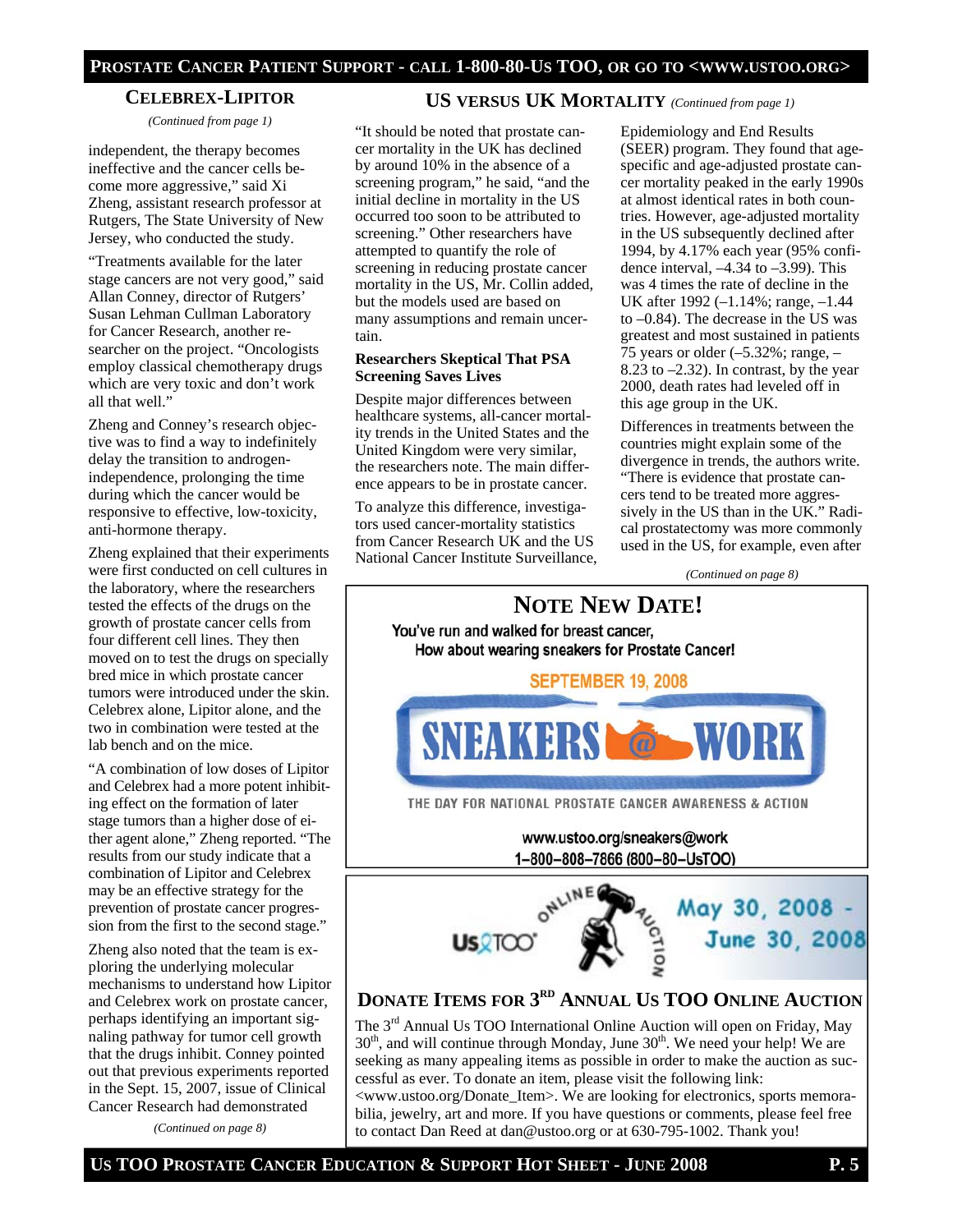#### **THE DOCTOR'S NOTE Gerald W. Chodak, MD**

This month's *HotSheet* has several papers with important messages. An interesting report from Oregon found a correlation between an elevated creactive protein (CRP), a non-specific measure of inflammation and poor outcome from prostate cancer. Although further studies are needed to substantiate this finding, it poses some interesting questions and opportunities. First, it is unclear at this time how important a predictor it might be. In other words, exactly how many men are identified with this marker beyond other known markers? It could be very predictive but only for a small number of patients. Secondly, if validated, it could present an opportunity for separating patients in future clinical studies by making sure that there is a good balance of men with abnormal CRP levels in each treatment arm otherwise a treatment that is beneficial may fail to be identified.

Another study visits the question 'which is better, radiation followed by surgery or surgery followed by radiation?' This very uncontrolled study is really not a valid way to assess the overall impact on survival due to many factors that could be different between the two groups. Even the finding that urinary control and sexual function were better in the men having salvage radiation vs. salvage surgery is open to question. As written, the results would imply that since the survival rates are similar but quality of life is better with salvage radiation, primary surgery is a better course of first treatment. The reader should be aware that any conclusions about this study could be heavily biased because of the study design and only a prospective randomized study can help resolve this debate.

Another study requiring careful interpretation is the report summarizing differences in prostate cancer mortality between England and the US. The study found that over a ten- year period, fewer prostate cancer deaths occurred in the US, which coincided with a much greater use of PSA

screening in this country. The authors accurately point out that their findings in no way provide support for screening as a way to lower mortality for several reasons, particularly because prostate cancer mortality also declined in England even without screening. This debate about screening may get resolved soon as randomized screening studies in the U.S. and Europe near completion.

Dr. Moyad again focuses our attention on the ever-increasing use of alternative therapies for almost every disease possible. Patients embrace these treatments because they firmly believe that even if ineffective, there is unlikely to be any chance for significant harm. He cites a recent randomized study using probiotic therapy, or administration of harmless strains of bacteria, to patients with pancreatitis. The study found a significantly higher mortality rate in the group receiving the probiotic therapy. The importance of this article is not whether probiotic therapy should or should not be used for prostate cancer, but rather patients should recognize that unconventional therapies can and do cause harm and they should not really be taken unless tested using well designed clinical studies.

Lastly, a new therapy based on the immune response has some positive preliminary findings. GVAX is a new treatment that had a positive impact on PSA response in a very small group of men with advanced prostate cancer. This treatment is encouraging but preliminary and will require several additional years of study before we know its true impact.

On a different note, last month my new video website containing information about prostate disease was launched

<www.chodak.answerstv.com> and any comments, suggestions or questions are welcomed.

#### **NANOTECHNOLOGY** *(Continued from page 4)*

progress in the early detection, diagnosis, and treatment of cancer. A novel approach to increasing the sensitivity and specificity of early cancer detection is through the application of nanotechnology, where luminescent semiconductor nanocrystals or quantum dots (QDs) are conjugated with biomolecules. QDs have unique properties that allow for the long-term immunofluorescence imaging of molecular activities inside living cells.

The goal of their research was to develop a new panel of biomarkers that are sensitive and specific enough to be used as a screening test. Dr. Phelan and colleagues used luminescent QDs to target several established prostate cancer biomarkers, including prostatespecific antigen (PSA), kallikrein 2 (KLK2), kallikrein 14 (KLK14), osteoprotegerin (OPG), antip53Ab, caveolin-1 (Cav-1), and interleukin-6 (IL-6).

Researchers hoped to define the photoluminescence signatures of bound and unbound QDs, which would reflect antigen-antibody complex formation. They could then derive optimal cutpoints for the sensitivity and specificity of novel QD-conjugated biomarkers, both individual and combined, which could be used to detect early prostate cancer in black males.

Using a prostate cancer case-control collection of black males, the researchers observed that bioconjugated QDs displayed an average spectral shift in the maximum position of 4 nm; this shift was not seen in nonconjugated QDs. The researchers noted that the shift is different for each antibody, so each shows a peak at a different wavelength. Peak height represents the amount of protein in the blood sample.

"At the moment, we are optimizing our assay. We want to multiplex our panel and look at more than 1 biomarker" said Dr. Phelan. "An advantage of nanotechnology is that you can detect very low levels of biomarkers, when the tumor is very small, and that is where we want to go," she added.

*Presented at the American Association for Cancer Research (AACR) 2008 Annual Meeting: Abstract 4741, 15 April 2008.* 

*Medscape, 22 April 2008*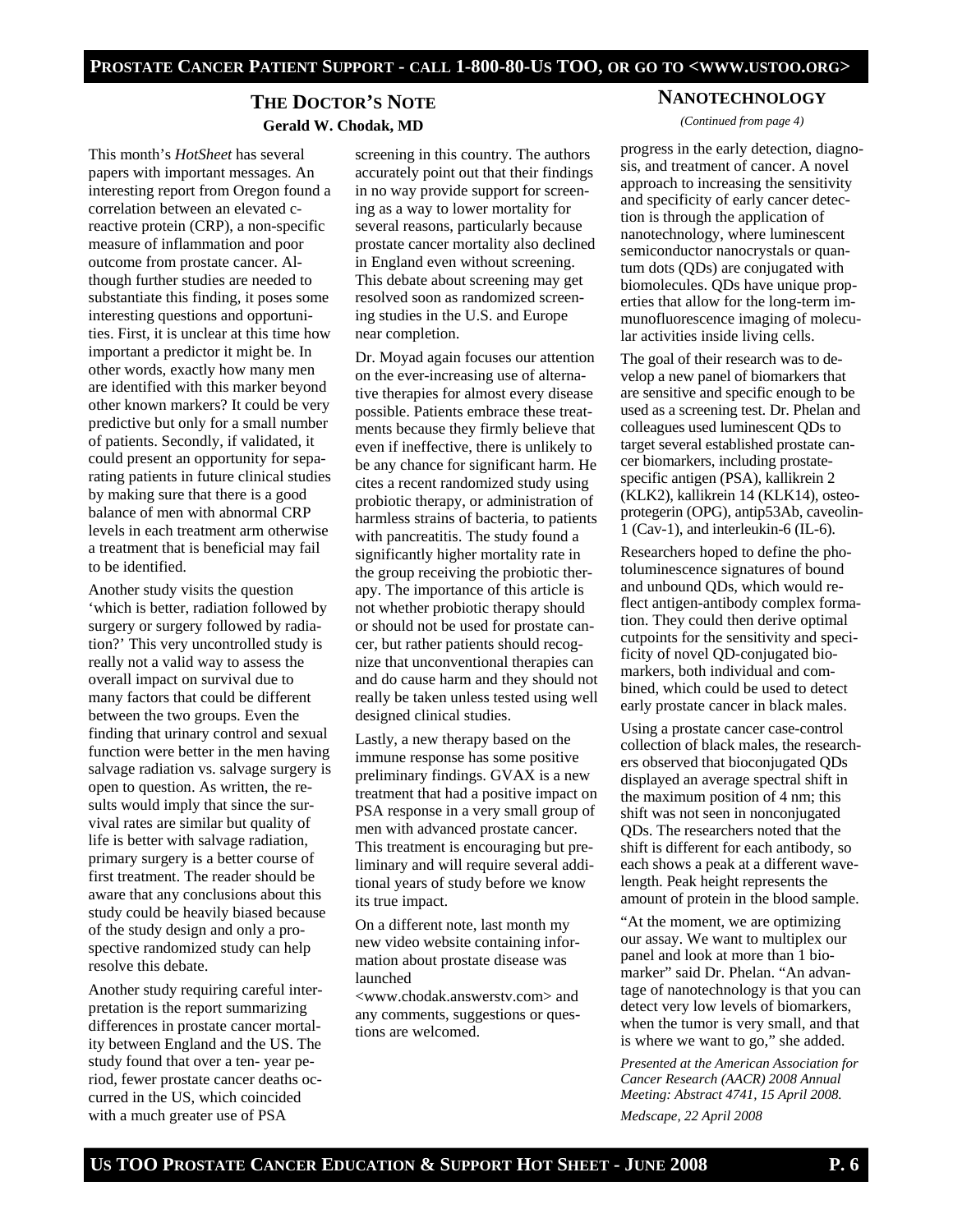# **PROTEIN IDENTIFIED THAT HELPS PREDICT PROSTATE CANCER SURVIVAL**

An Oregon Health & Science University Cancer Institute researcher has identified a protein that is a strong indicator of survival for men with advanced prostate cancer. The C-reactive protein, also known as CRP, is a special type of protein produced by the liver that is elevated in the presence of inflammation.

"This could mean that a simple blood test that is already available could help in clinical decision making and patient counseling. Patients and doctors would know better what to expect from the prostate cancer they are facing," said Tomasz Beer, M.D., director of the Prostate Cancer Research Program at the OHSU Cancer Institute, associate professor of medicine (hematology/medical oncology), OHSU School of Medicine.

Past research has shown that cancer causes an inflammatory response. This research also suggests that inflammation may play an important role in driving prostate cancer progression and resistance to therapy. Inflammatory cells are attracted to cancer sites and this local inflammation can lead to a release of inflammatory markers, like CRP.

"While inflammation may sometimes slow the progression of the cancer, an increasing body of evidence suggests that cancer can actually take advantage of the inflammatory response, and the reaction of the immune system may fuel cancer progression. To the extent that our hypothesis proves true, C-reactive protein may be reflecting the overall intensity of the inflammation," Beer said.

The finding that higher CRP is associated with shorter survival and a lower probability of response to chemotherapy is a result of a secondary analysis of inflammatory markers in patients enrolled in the ASCENT study, a large Phase 2 clinical trial that evaluated treatment with docetaxel and DN-101, a high dose formulation of calcitriol or

*(Continued on page 8)* 

#### **DOC MOYAD'S WHAT WORKS & WHAT IS WORTHLESS COLUMN ALSO KNOWN AS "NO BOGUS SCIENCE" COLUMN**

**"Doc Moyad, why do you always say that every dietary supplement comes with a catch because Probiotics are friendly bacteria supplements and they do not come with a catch…right?!"** 

Mark A. Moyad, MD, MPH University of Michigan Medical Center, Department of Urology

#### **Bottom Line: Even probiotic supplements taken in the wrong situation can be harmful!**

Probiotics or "friendly bacteria" are now being offered everywhere. In yogurt, pills, drinks… it is fast becoming big business. However, by introducing friendly bacteria into a person is this really such a healthy thing?!

There are some cases where there is some positive research – for example in children that are placed on antibiotics – but for the most part and with other health conditions, do we know what the heck (notice how I could have used bad language here) we are doing?! In my opinion, "NO" we do not.

Now, the results of one of the largest randomized trials of probiotic dietary supplements compared to placebo in patients with inflammation of the pancreas is released.<sup>1</sup> Approximately  $300$ patients were tested for only 28 days and took the probiotic twice a day. Patients in the probiotics group had a significant 2.5 times higher risk of death compared to the placebo group!!! The authors concluded by stating "Most importantly, probiotics can no longer be considered harmless..."

You see, the greatest thing about a pill that has no good evidence is that it has no good evidence. In other words, you can make all sorts of claims and play Monday morning and even Tuesday morning quarterback because all you have are words with no science. Do I think yogurt and other food products that have friendly bacteria are safe?

For the most part I do, but when people start to claim that you should take friendly bacteria in a pill after prostate surgery or radiation or with other conventional therapies, I begin to get nervous. I realize that a man with prostate cancer is not like a patient with inflammation of the pancreas, but I can also tell you that not in their wildest dreams did these researchers think that these friendly bacteria capsules were going to be harmful.

So, the next time someone pushes you to take a probiotic pill for prostate health, please ask to see the HUMAN EVIDENCE and not the test tube or rat evidence! Hey, if you are a test tube or a rat we can cure you of almost anything today. However, if you are a human being your skepticism should run high until someone proves otherwise.

*Reference 1. Lancet 371: 651-9, 2008* 

# **Resource Kit for Making Prostate Cancer Decisions**

Newly Diagnosed with Prostate Cancer? You're Not Alone

#### **PATHWAYS**



**Us TOO's Newly Diagnosed Patient Kit UPDATED & now FREE!**

Request online at **www.ustoo.org/freematerials**

US TOO PROSTATE CANCER EDUCATION & SUPPORT HOT SHEET - JUNE 2008 P. 7